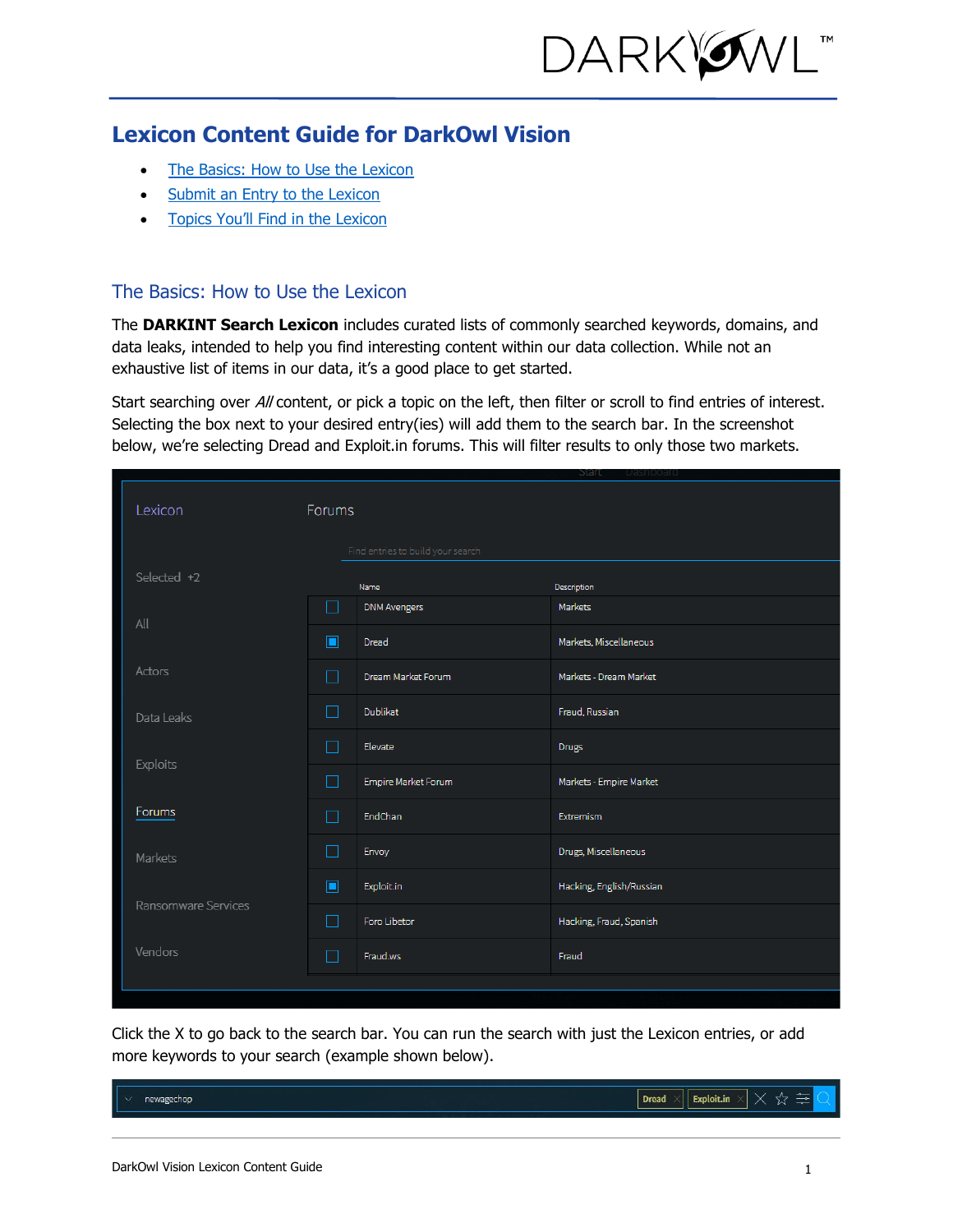

### <span id="page-1-0"></span>Submit an Entry to the Lexicon

The Lexicon will continue to grow and become more comprehensive as we add more content. So, if you know a prominent threat actor, or have heard of a darknet marketplace that's not in our list – we want to know about it! Submit your entry at [darkowl.com/lexicon.](https://www.darkowl.com/lexicon)

## <span id="page-1-1"></span>Topics You'll Find in the Lexicon

| <b>Actors</b>                 | Use the Actor lexicon to find actor names mentioned within search results. Actors<br>are malicious individuals or groups that carry out targeted attacks or campaigns,<br>with motives ranging from political hactivism to cybercrime. Many of the actors in<br>the Lexicon come from this list from MITRE.<br>Note: with the Actor and Vendor lexicons, it may be helpful to use additional<br>search terms to reduce false positive results with Actor names that are also<br>common words, such as (HACK CRACK FULLZ EXFILTRATION DDOS). |
|-------------------------------|---------------------------------------------------------------------------------------------------------------------------------------------------------------------------------------------------------------------------------------------------------------------------------------------------------------------------------------------------------------------------------------------------------------------------------------------------------------------------------------------------------------------------------------------|
| <b>Data Leaks</b>             | Use the Data Leaks lexicon to find search results from known breaches or<br>other leak data that are tagged by name in our data. A description of each breach<br>is included.                                                                                                                                                                                                                                                                                                                                                               |
| <b>Exploits</b>               | Use the Exploits lexicon to find exploit names mentioned within search results.<br>Exploits are software tools designed to capitalize on flaws in a computer system,<br>typically for malicious purposes. Examples: trojans, malware, viruses, RATs,<br>ransomware, botnets.                                                                                                                                                                                                                                                                |
| <b>Forums</b>                 | Use the Forums lexicon to find search results from known darknet and deep web<br>forms. Forums are online places where people discuss specific topic threads. Some<br>require authentication to access. Forums that are associated with specific markets<br>and/or vendor reviews are indicated.                                                                                                                                                                                                                                            |
| <b>Markets</b>                | Use the Markets lexicon to find search results from known darknet market<br>domains and vendor shops. Content includes both small, vendor-owned markets,<br>to big-name marketplaces such as Hydra and Empire. Some marketplaces have<br>previously been taken down by law enforcement, though our data collection may<br>still have historical content.                                                                                                                                                                                    |
| Ransomware<br><b>Services</b> | Use the Ransomware Services lexicon to find search results from domains<br>administered by ransomware gangs. Each entry includes a description of when the<br>gang was first active, associates and affiliates, and encryption cipher used.                                                                                                                                                                                                                                                                                                 |
| <b>Vendors</b>                | Use the Vendors lexicon to find vendor names mentioned within search results.<br>Vendors are sellers of goods or services on darknet marketplaces or forums. Each<br>vendor in the Lexicon includes markets or forums where the vendor is active.                                                                                                                                                                                                                                                                                           |